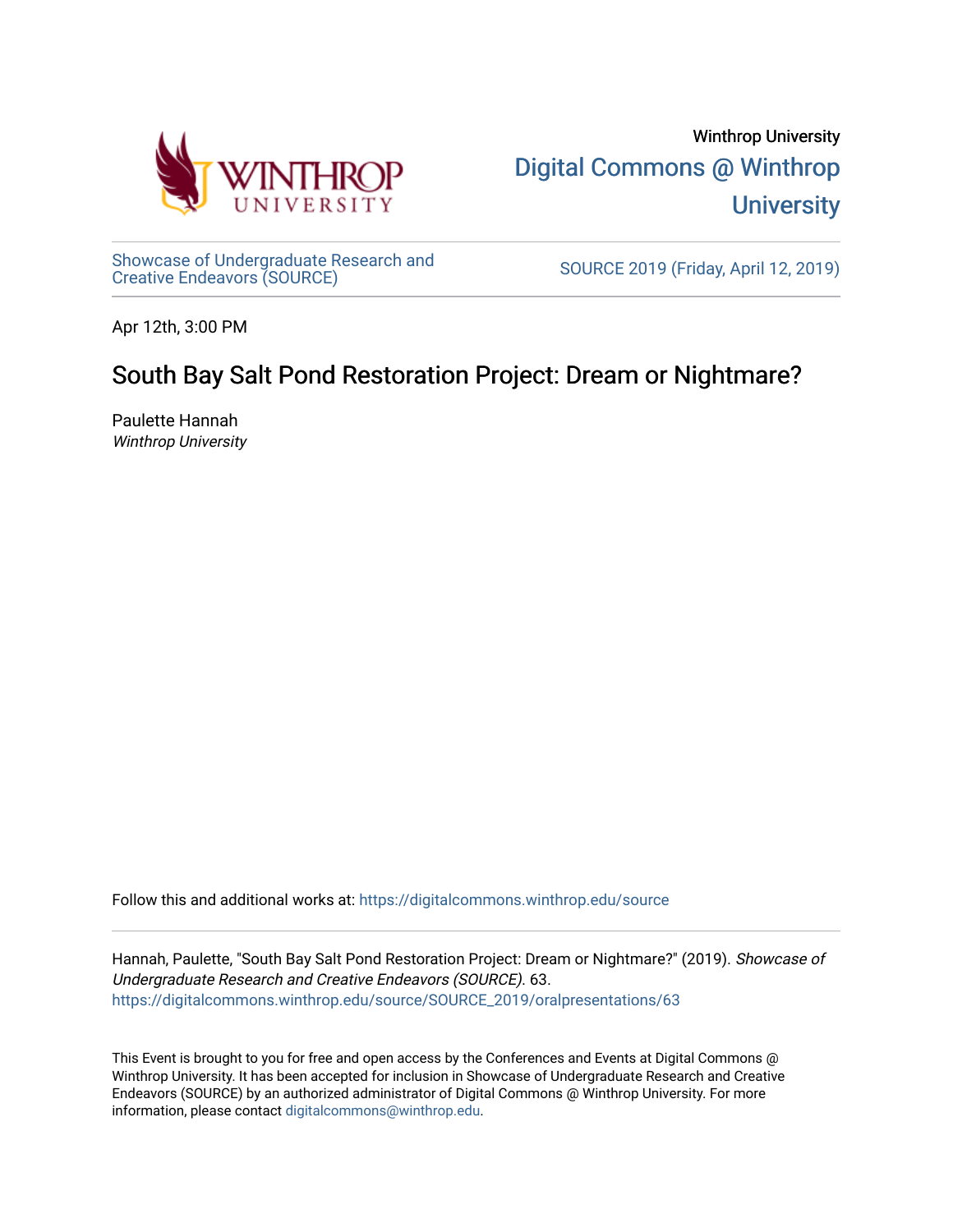Paulette Hannah

Dr. Jo Koster

## CRTW 201 Fall 2018

## December 3, 2018

#### South Bay Salt Pond Restoration Project: Dream or Nightmare?

Along the shoreline and tidal marshlands of the Pacific coast live tiny white shorebirds approximately 5-6 inches, weighing less than two ounces with patches of grey and brown that allow them to blend in with the environment. They dash back and forth, dodging waves one minute and chasing them the next, stopping to quickly poke their little pointed beaks in the wet sand to search for a meager morsel. Named after their bright white feathers, the Western Snowy Plover (*Charadrius alexandrinus nivosus*) has been on the Endangered Species list since 1993. A combination of commercial development and human activity in their habitat during their breeding season (the summer months), as well as non-native predators, have made it difficult for them to successfully reproduce; they remain among the most vulnerable species, with an everdeclining population. They are the casualty of another kind of species, albeit a native one- humans.

Growing concern for endangered species like the Snowy Plover has evolved from merely protecting species to a broader ecosystem perspective, thanks to increasing awareness of the importance of how interconnected life is on our precious planet. Renowned Pulitzer Prize winning scientist and author Edward O. Wilson helps us better understand the significance of this concept in his book, *The Future of Life*: "If the extinction of a species is a sniper shot, then the destruction of a habitat containing multiple unique species is a war against nature" (57-58). His war analogy is exemplified by Hawaii, long considered a tropical dream destination for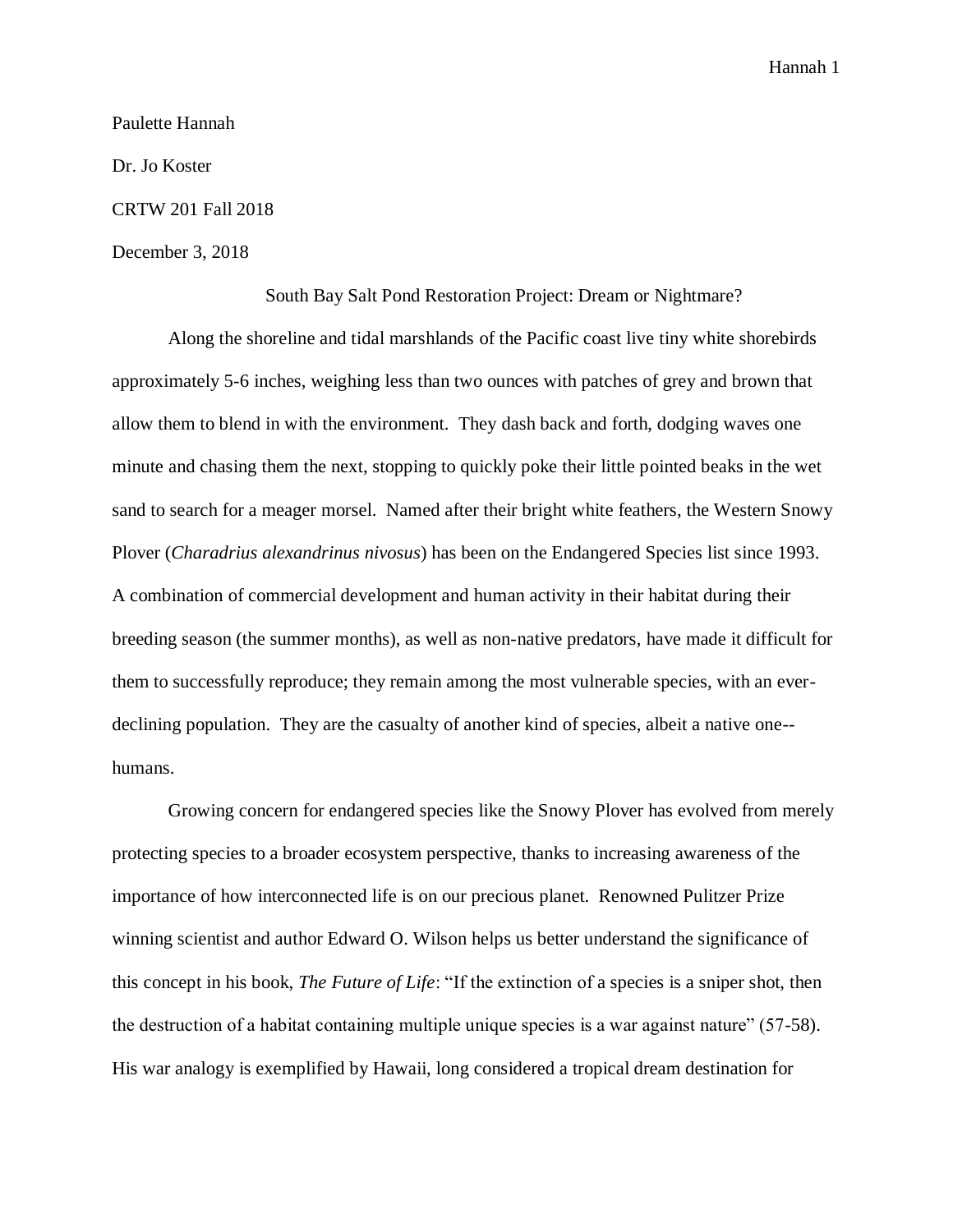many people within the western portion of the United States. Wilson dispels the idealized image of Hawaii when he asserts, "In actuality it is a killing field of biological diversity" (43). Humans are to blame for the dramatic decline in ecosystems worldwide, from freshwater to marine to tropical rainforests; we have become masterful killers due to "overpopulation and environmentally ignorant development" (Wilson 42-43). Central to Wilson's eye-opening book is the importance of developing an understanding that we are inextricably linked to our planetary ecosystems and all life on Earth. This guiding principle for our species is the only way we can transcend the short-term anthropocentrism that threatens our own existence, he argues. What is desperately needed before it's too late is a universal environmental ethic (Wilson pp. 40-41).

Northern California is a prime example of both environmental assault and environmental ethos. When gold was discovered in California in 1848, the largest migration in U.S. History occurred, resulting in a severe impact on the biodiversity of the *Golden State.* Natural wetlands and related habitats in the San Francisco Bay area that had been in place for thousands of years were devastated by human activity over the following century.These activities included gold and mercury mining; creation of artificial dikes and levees for agriculture; retention of saline bay water for salt ponds; and filling in marshland areas for commercial development. By most estimates, between 80% and 90% of the original natural habitat in this area has been wiped out, completely lost to the frenzy of human ignorance.

Scientists' dire warnings have not been completely ignored in California, as state policymakers began to address the damage inflicted by human development. In 1993, Governor Pete Wilson signed Executive Order W-59-93, California's *no-net-loss* policy, placing a figurative stake in the ground against continued destruction of wetlands by development in the San Francisco Bay area. This legislation essentially set into motion a policy of mitigating habitat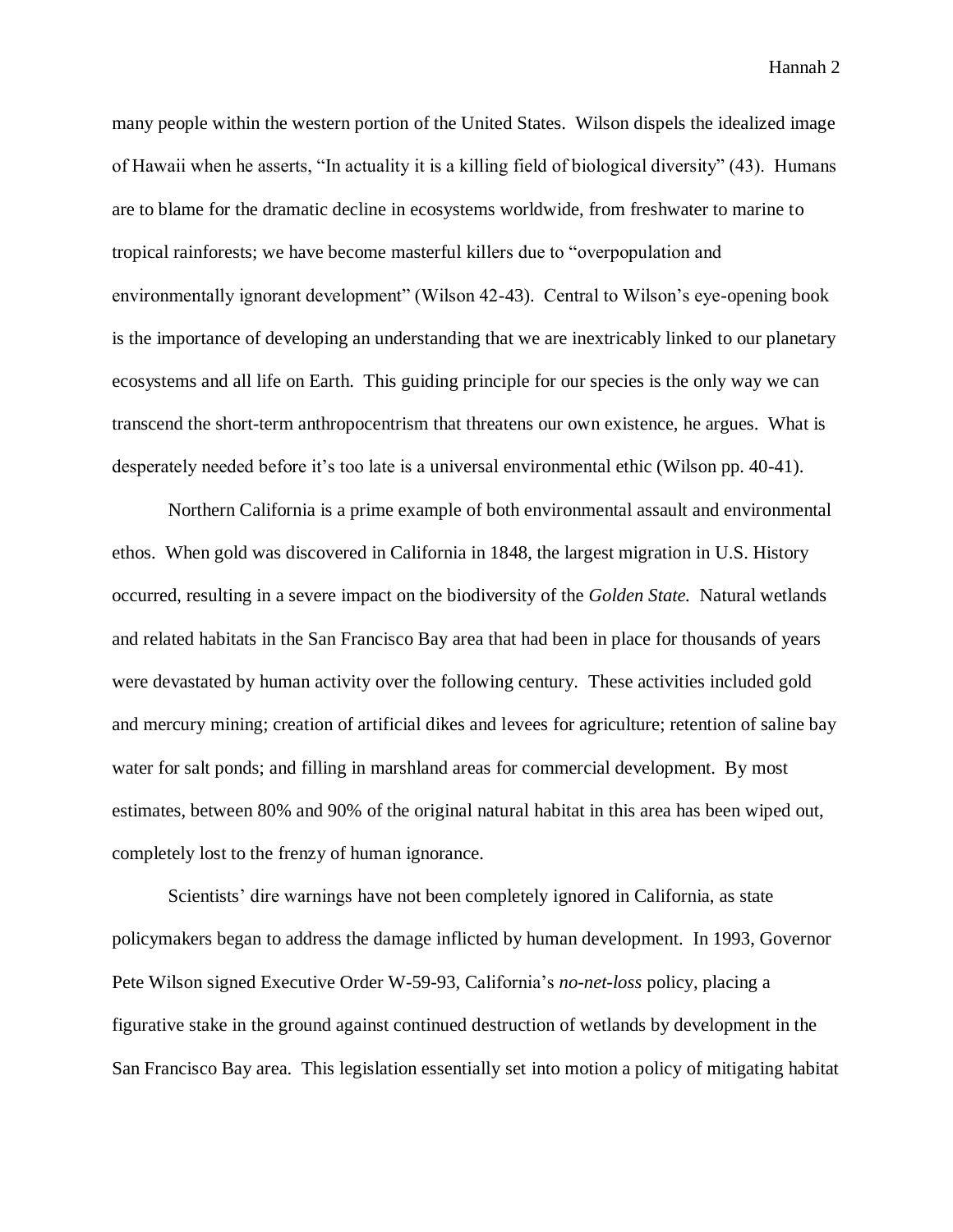losses through regulatory compliance. The environmental ethics of Californians support more than just mitigation, however. Environmental groups and state leadership rallied together to do more by supporting projects not just aimed at conservation, but restoration. Initial studies began to evaluate the feasibility of restoring the large commercial salt ponds in the Bay Area to their former tidal marsh ecosystem of wetlands, and by 2008 the South Bay Salt Pond (SBSP) Restoration project began. The SBSP Restoration website announced the project's impetus:

South Bay Salt Ponds were acquired in 2003 from privately owned Cargill Inc. Funds for the acquisition were provided by federal and state resource agencies and several private foundations. The 15,100-acre property transfer represents the largest single acquisition in a larger campaign to restore 40,000 acres of lost tidal wetlands to San Francisco Bay. The project includes goals of flood management; and public access to wildlife and recreation. [\(southbayrestoration.org\)](http://www.southbayrestoration.org/Project_Description.html)

A project of this size makes it one of the largest in the US and the largest tidal wetland restoration project on the West Coast, spanning a 50-year timeline. Its colossal size and ambitious goals beg the question as to who will pay for it and where the funding will come from. This question is answered on The San Francisco Bay Restoration Authority's website: "The Restoration Authority was created by the California Legislature in 2008 to find solutions to the need for new, local funding, due to reduced funding from other sources" [\(sfbayrestore.org\)](http://www.sfbayrestore.org/sf-bay-restoration-authority-faq.php). The agency subsequently proposed a \$12 per year parcel tax for wetlands restoration projects on the June, 2016 ballot (Measure AA). This funding source would raise \$25 million per year for twenty years, totaling \$500 million. Opponents to the parcel tax cited no requirement for a scientific advisory board to approve or evaluate proposed projects or accomplishments and concerns that contracts would be awarded based on politics, not science. However, California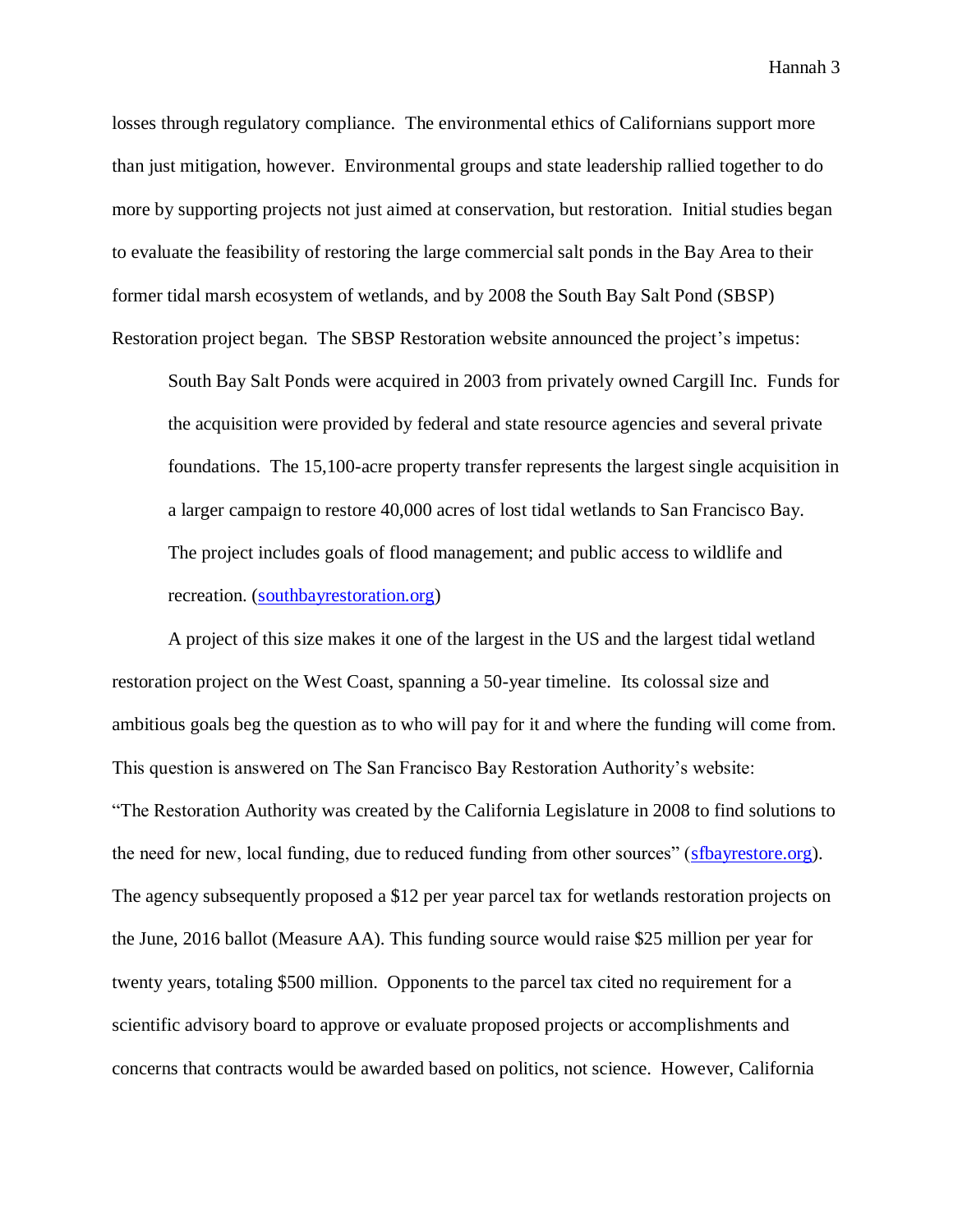voters across nine counties showed their support with 70% in favor of the tax [\(sfbayrestore.org\)](http://sfbayrestore.org/sf-bay-restoration-authority-parcel-tax.php). In a land of high-technology make-believe where firms like Apple and Google and Facebook literally changed the world, money is no object. The voters seemed to say, *we can make this happen, too*. The cost for returning their prized ecosystem to an idyllic condition drew few naysayers and even fewer questions as to whether or not it can actually be achieved.

Environmental impact studies and ecological methodologies were conducted and reviewed by multiple consultants, environmental experts and research agencies. Published research by experts as early as 2004 led credence to the optimism of such a project yet cited uncertainty for its outcome. Guidelines and recommendations included the need for additional studies, empirical data and expert analysis of findings. For example, in the *Journal of Environment Management's* published study, "Wetland Ecological and Compliance Assessment in the San Francisco Bay Region, California, USA," multiple sage recommendations were made, including: setting aside a minimum of 30% of funding for accurate monitoring and assessment; quality control of data collection in the field and in a centralized database; region-wide guidance for removal of non-native invasive, aggressive species; water quality metrics; 5-year monitoring; and testing the validity of assessment methods (Breaux et al. 229-230).

Given the level of uncertainty and in keeping with the experts' recommendations, the SBSP Restoration Project managers have incorporated an Adaptive Management planning process. Several uncertainties to be managed were identified in the "Phase 1 Science Summary, Tracking Adaptive Management" document related to the project (Trulio 1-8). Additionally, U.S. Geological Survey's lead scientist, Laura Valoppi, brings the uncertainty to the attention of the public in her 2018 published "Phase 1 Studies Summary of Major Findings of the South Bay Salt Restoration Project, South San Francisco Bay, California:"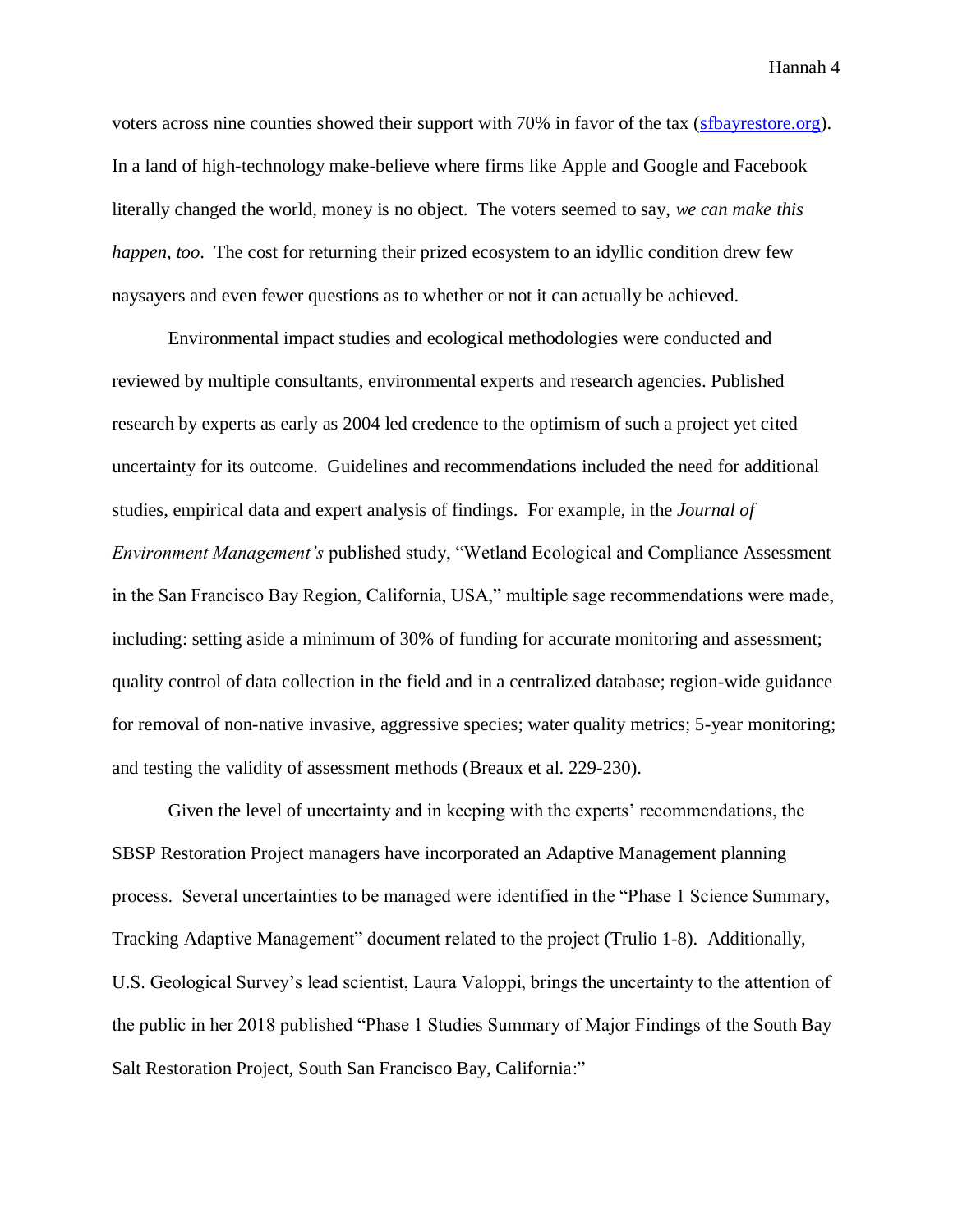Significant uncertainties remain with a project of this geographic and temporal scale of an estimated 50 years to complete the restoration. . . . The Adaptive Management Plan identifies specific restoration targets for multiple aspects of the Project and defines triggers that would necessitate some type of management action if a particular aspect is trending negatively. (Valoppi, 1)

While this Adaptive Management Plan strategy sounds reasonable for incorporating flexibility into a project, the key uncertainties hint at a broader question which has not been asked nor answered in the scope of this project: Will restoration work? There have been studies that raise questions about the success of wetlands restoration.

A 2012 publication by PLoS Biology of a meta-analysis of 621 wetland sites across the globe show that "current restoration practice fails to recover original levels of wetland ecosystem functions, even after many decades" (Moreno et al. 1). Another more recent publication from The Royal Society reports that "the meta-analysis of 400 sites worldwide show that active restoration was not associated with more complete recovery or faster recovery than passively recovering [eco]systems" (Jones et al. 5). The results of this published study suggest setting aside areas of a restoration project for passive recovery as a means of comparison (Jones et al. 6). Most importantly, the study notes that "restoration can sometimes be ineffective or even hinder recovery. . . . Letting ecosystems repair themselves may be the most effective restoration strategy, a counterintuitive yet critical finding that could help society allocate restoration funds more effectively" (Jones et al. 6).

These studies, if even reviewed by the SBSP Restoration Project managers, weigh lightly against the enthusiasm for the project moving forward, despite the enormous projected costs. As reported by the San Francisco Bay Restoration Authority's website, proposed funding for Phase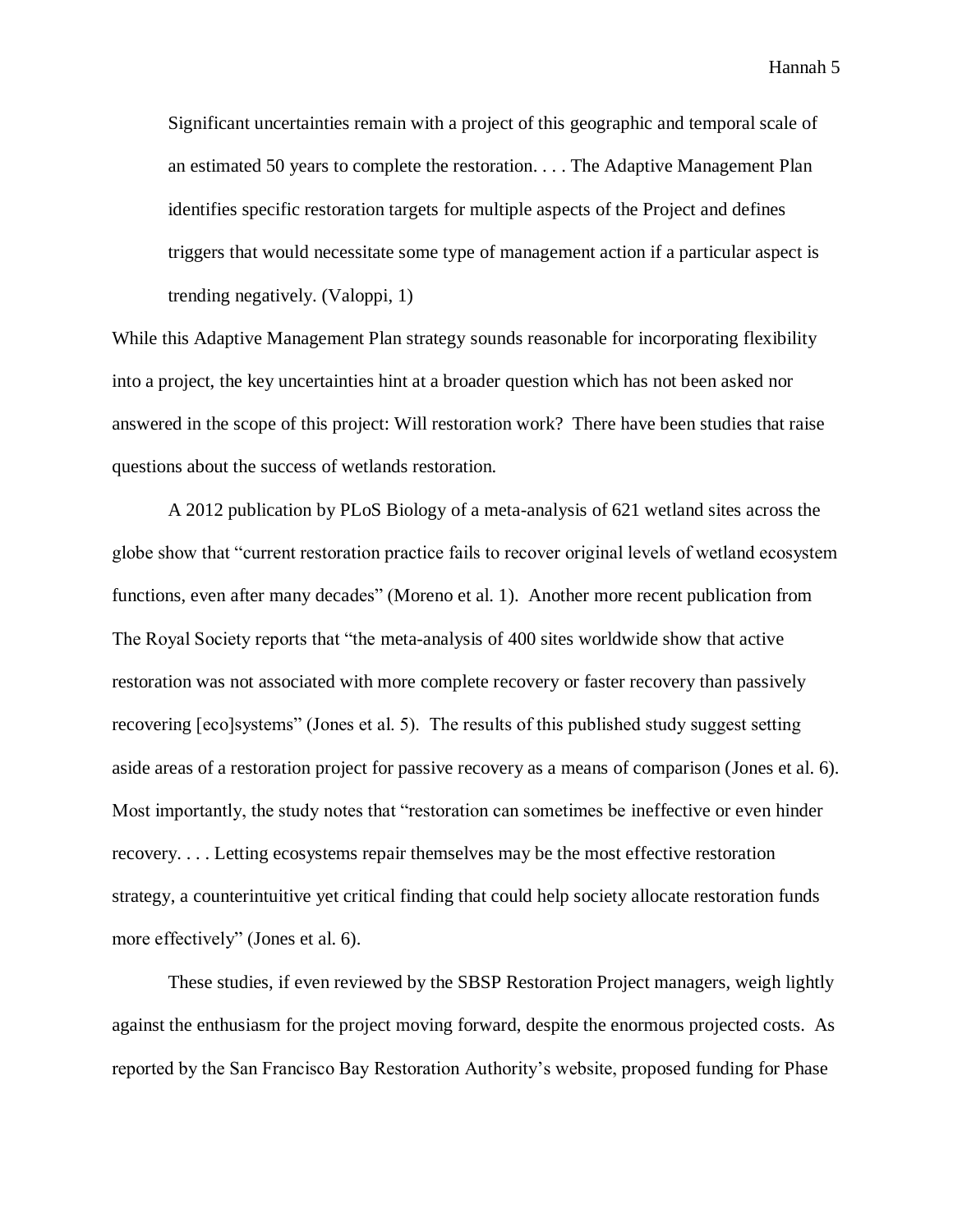2 comes to a grand total of \$243,701,649 with a mere 3.6% of the total spend on Adaptive Management and applied studies, which does not include the cost of annual monitoring of endangered species (sfbayrestore.org). This allocation is a mere fraction of the industry recommended minimum of 30% for monitoring and assessment (Breaux et al. 229-230).

Valoppi's publication about the findings of Phase 1 is informative in terms of educating the public about the scope and progress of the project since its inception a decade ago. The findings frame the project as a group of uncertainties and provide a stoplight methodology (red, yellow, green) to report the status of each one. The Appendices of this publication reveal many details about the researchers' and managers' concerns, the individuals *on the front lines*. These Appendices include a summary of their March 15, 2016 meeting and subsequent surveys of each group. The surveys are very telling and provide the most accurate evaluation of Phase 1 of the project from the individuals who are operationally the closest. Survey questions covering the eighteen identified uncertainties provide an area for elaboration on each response. Feedback from the managers and researchers indicate concerns for funding cuts for monitoring and science studies related to wildlife habitat in the project areas; concerns for management of invasive predators; concerns about having specific data to use for baseline measurements for mercury levels and water quality monitoring; concerns over sea level rise and incorporating that into the planning; and concerns that more time, studies and data are needed to better understand the impact of what's been done so far, as a way to incorporate that into the next phase of the project (Valoppi Appendices 2-3).

The summary of the annual managers and researchers meeting, Appendix 1, included in the USGS publication, defines the targets and triggers for each of the areas of uncertainty and generally reflects the concerns raised in the survey questionnaires. This summary provides more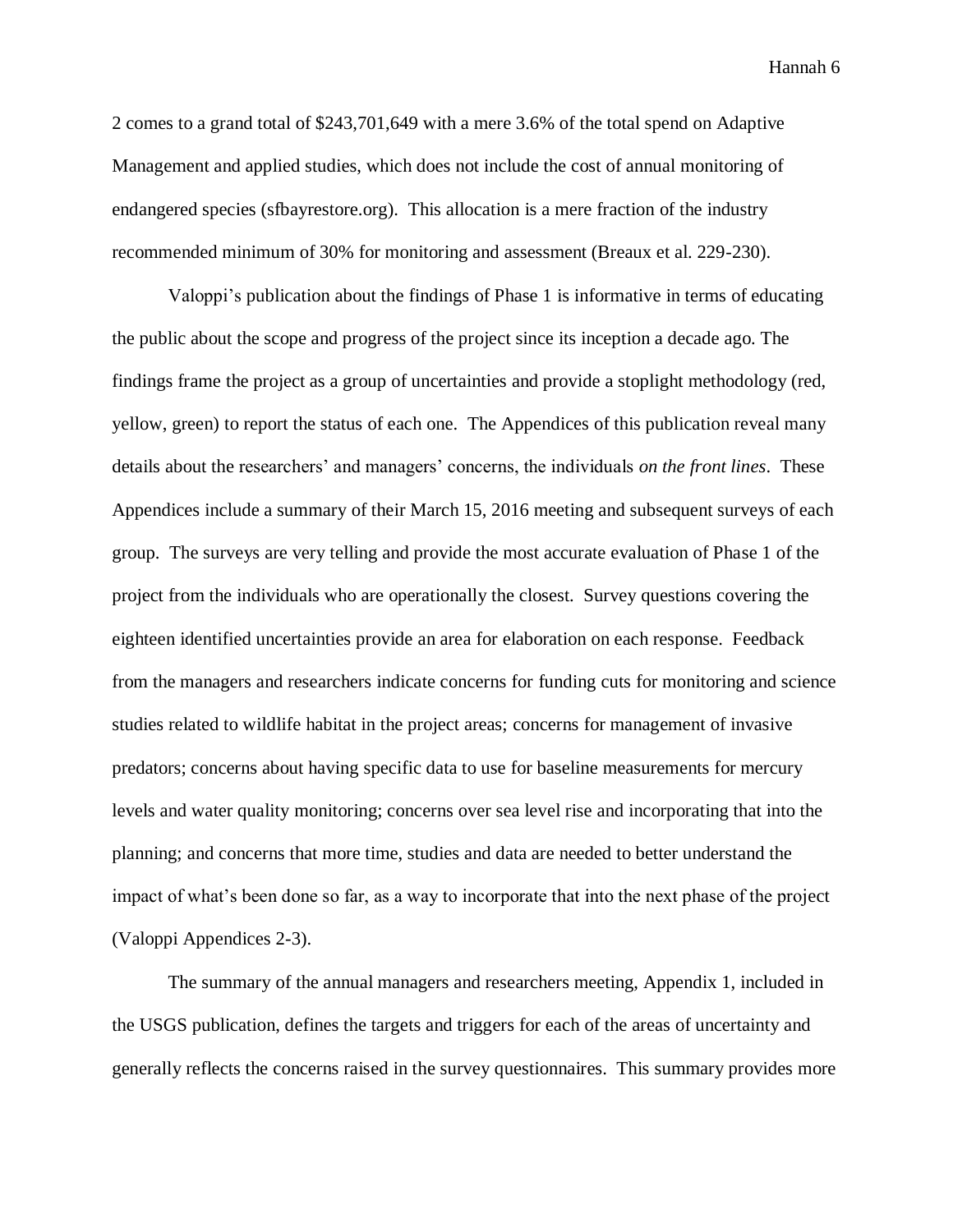details about the discussions and action items from the meeting. The closing statements recommend that management action be "based on trends, not specific triggers; and that a working database group be established to ensure data not be lost, although this can be very expensive" (Valoppi Appendix 1). Basing a decision on a trend, however, can be tricky, if the trend is over a short period of time and used as a basis for projection over a long period of time. For example, if an endangered species like the Snowy Plover, has an improvement in breeding in one site over a period of one year, and that data is projected forward as a trend out toward the project end of 50 years, it may look like it is trending well. The possible advantage to such an approach is in reporting, as a way to smooth out the ups and downs during years of habitat disruption caused by continued project work in their nesting site areas.

Balancing protection of wildlife while restoring ecosystems is a complex challenge. A published study from *Ecology and Society* makes clear the problems that can arise when one non-native species is introduced to improve native habitat, with undesirable results. In the late 1990s, a non-native cordgrass (*Spartina alterniflora*) was introduced by USGS to help recover tidal marshes in the San Francisco Bay estuary. This non-native hybridized with the native species of cordgrass, providing extra protection for the nearly extinct California's Ridgway's Rail (*Rallus obsoletus obsoletus).* However, the hybrid plant became highly invasive and crowded out other native tidal marsh plants, negatively impacting the underlying tidal marsh composition. Herbicide treatment to address the invasive species had a negative effect on the then flourishing Ridgway Rail (Casazza et al.). Good intentions don't always bring good results. Lessons learned from this were presented in the research publication, with a specific emphasis on sharing data. In this instance, decisions were made without knowing what impact removing the invasive species would have on the Rail population; nor what would happen to the tidal marsh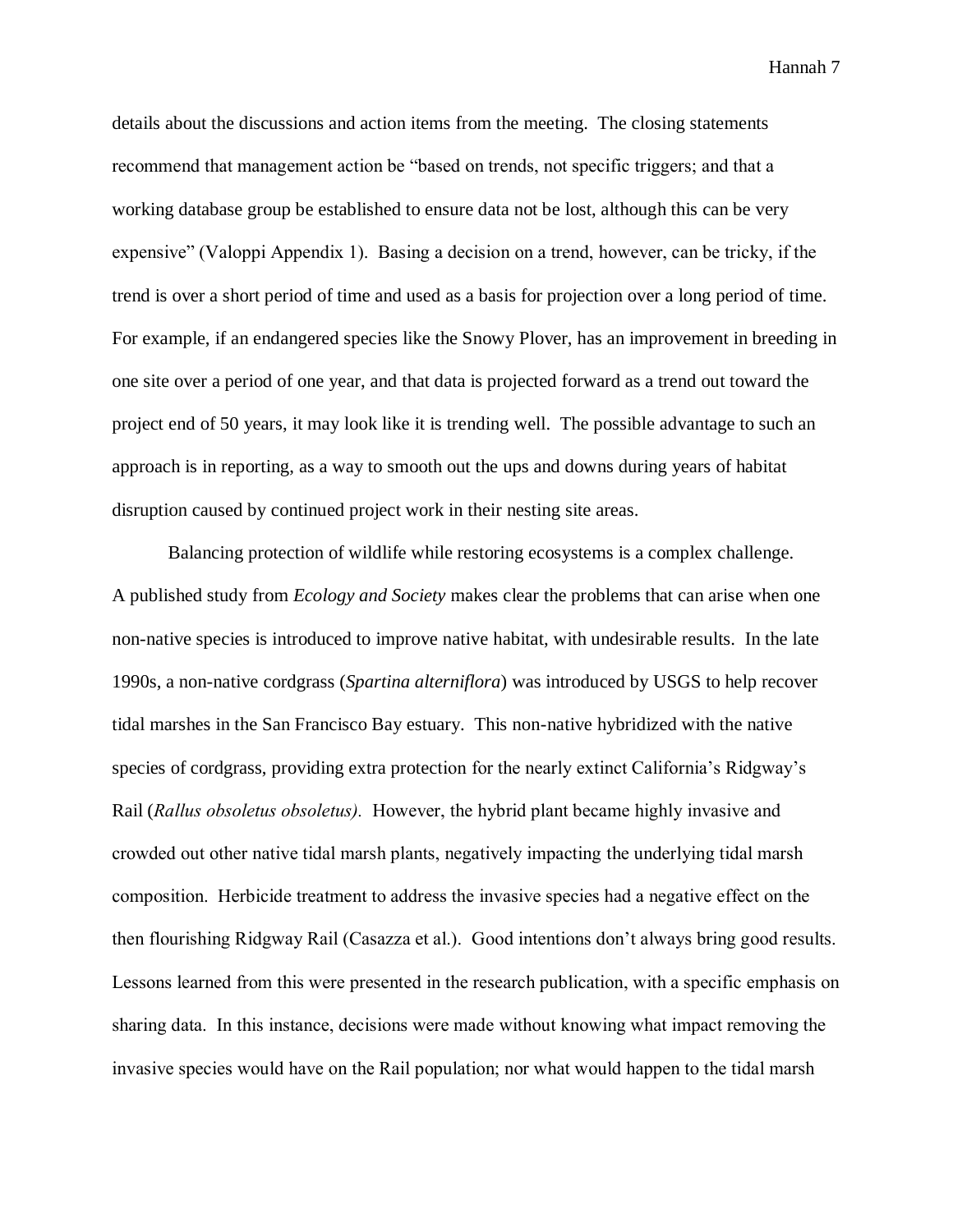ecosystem if nothing were done to remove the invasive plant (Casazza et al.). This example underscores the importance of collecting, sharing and accurately analyzing data across a wide, complex project with often conflicting desired outcomes. Perhaps the lack of a shared information database is reflected in the concerns of the managers and researchers working on this highly ambitious and complex project. Or perhaps there is a concern over baseline information.

The most significant uncertainty that could undermine the entire SBSP Restoration Project and all wetland projects in the San Francisco estuary is sea-level rise caused by climate change. A research publication from *Science Advances* in February of this year based on predictive modeling brings a focused attention to the importance of taking climate change seriously. Titled "U.S. Pacific Coastal Wetland Resilience and Vulnerability to Sea-Level Rise," through predictive modeling it warns that "tidal wetlands are highly vulnerable to end-of-century submergence, with extensive loss of habitat. . . . at imminent risk of submergence with projected rates of rapid sea-level rise" (Thorne et al. 1-10). The USGS "Phase 1 Study Summary of Major Findings" addresses climate change toward the end of the Introduction with a one sentence acknowledgement: "Additionally, climate change and associated sea-level rise, although not specifically identified in the AMP as an uncertainty, have been the focus of research . . ." (Valoppi 13). Later in the publication, a section about sea-level rise is included after the identified uncertainties have been addressed as follows:

Although one of the major goals of the Project is to restore former salt ponds to tidal marsh, managers are also concerned that predicted changes in climate, particularly increased rates of sea-level rise, would result in flooding the restored marshes and thereby undo the benefits of tidal marsh restoration for wildlife and people. (Valoppi 53- 56)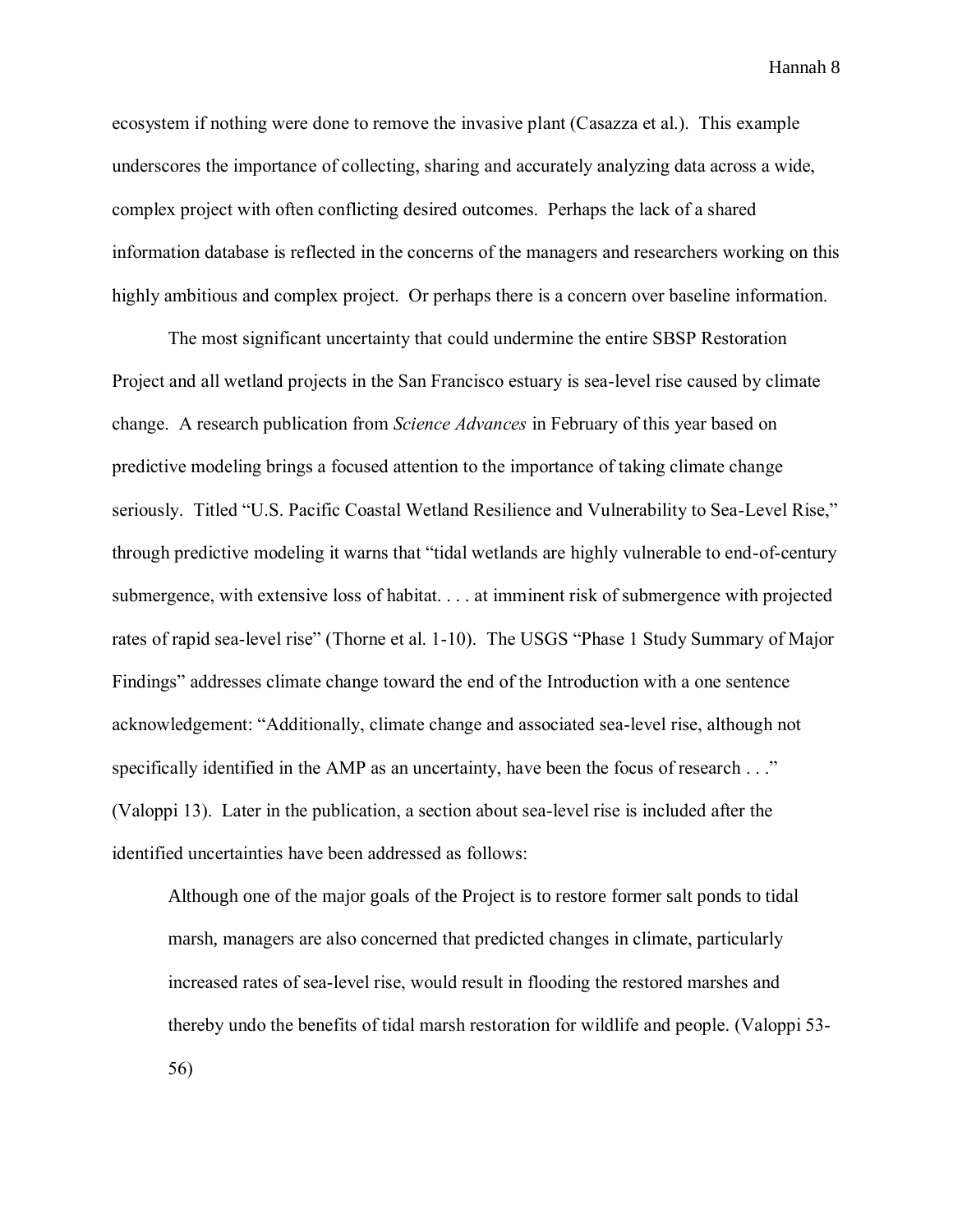Valoppi's response to the managers' concerns is addressed by identifying the need for additional studies during Phase 2 of the project in a text box at the end of her publication. However, what is not stated is whether it should be or will be added to the list of identified uncertainties that form the nexus of the operational monitoring of the project. Should this predictive model of sealevel rise impact the San Francisco wetlands as reported in *Science Advances,* could the entire SBSP Restoration project effort be all for naught? Is this \$500 million Phase 2 project train barreling down the tracks without concern for climate change as a potential derailing?

The "Final Environmental Impact Statement/Report, Phase 2," however, attempts to address sea-level rise by proposing "habitat transition zones" or what is often called "horizontal levees." There is no natural gradation of upward sloping land from the bay bottom to higher ground where wildlife could seek refuge from storm surge and elevated tides from sea-level rise. The proposal to build these zones as described is quite challenging, as most of the adjacent property that is most feasible for this is already commercially developed and outside the boundaries of the purchased project land. The only option available is to build these horizontal levees inside the salt ponds (US Fish and Wildlife Service). While acknowledging there are limited options to address sea-level rise within the boundaries of the project area, it would obviously have an impact on adjacent developed properties all around the San Francisco Bay.

Restoration of the beloved San Francisco Bay estuary is a noble undertaking, supported by taxpayers and businesses, and politically correct, at least for now. One of the identified goals of the SBSP Restoration Project is flood management, but due to sea-level rise it could become a political hot potato. The funding of the project included a parcel tax on businesses as well, yet the ones that surround the Bay area's wetlands are not likely to benefit from the proposed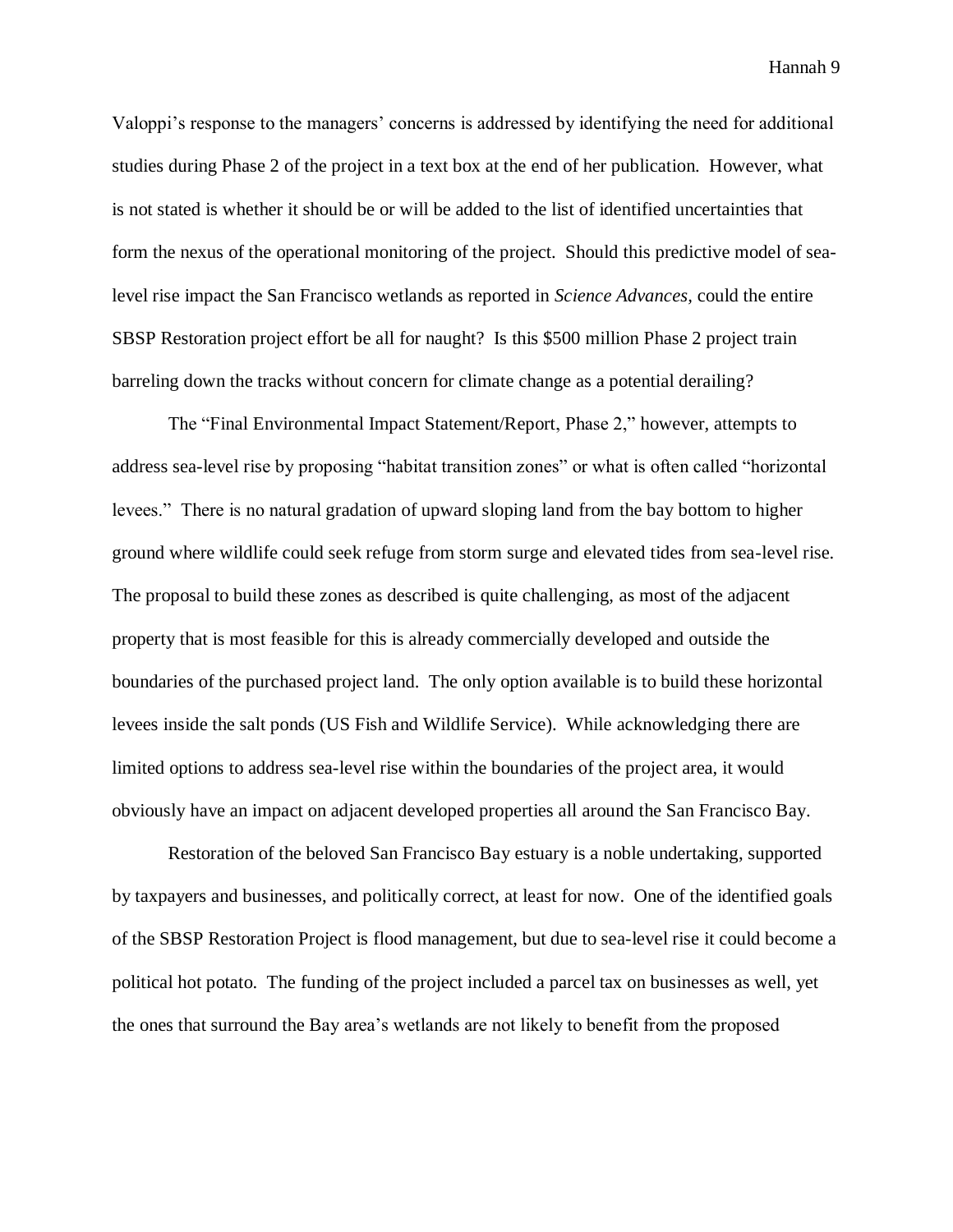horizontal levees that can only be placed in the salt ponds. The managers' concerns regarding sea-level rise may be justified when viewed from this angle.

Despite concerns of those closest to the problems, Phase 2 planning continues and funding is likely to be approved with no opposition. As the oversite arm of the Restoration Authority the Advisory Committee members are in the best position to raise questions about the operational challenges and action items identified in public documents. The feedback from managers and researchers following Phase 1 completion, such as concerns raised about lack of central information database, funding for ongoing studies and field research, invasive species management and sea-level rise, represent opportunities for committee members to do this. Additionally, the Advisory Committee has responsibility for doing so, to ensure maximum benefit of the project and as a watchdog for public tax dollars. Phase 1 of the SBSP Restoration project has been completed and the planning for Phase 2 has proceeded without taking the necessary time to evaluate how these uncertainties will impact its overall success. As a result, the reported progress has been overstated for political and economic reasons. Instead of rushing forward into Phase 2 because the funding is available, now is the time to pause and ask some hard questions that would be easier to avoid but are necessary to accurately evaluate the merits of the project as a whole.

It's been said that *As California goes, so goes the nation.* This project size and scope ensure that all eyes are on California as this project unfolds. Let us lead with integrity and realism about the complex challenges resulting from the havoc we have wreaked on nature. Let us not continue with our Gold Rush mentality of chasing the money and the glory; let us stop and think about consequences.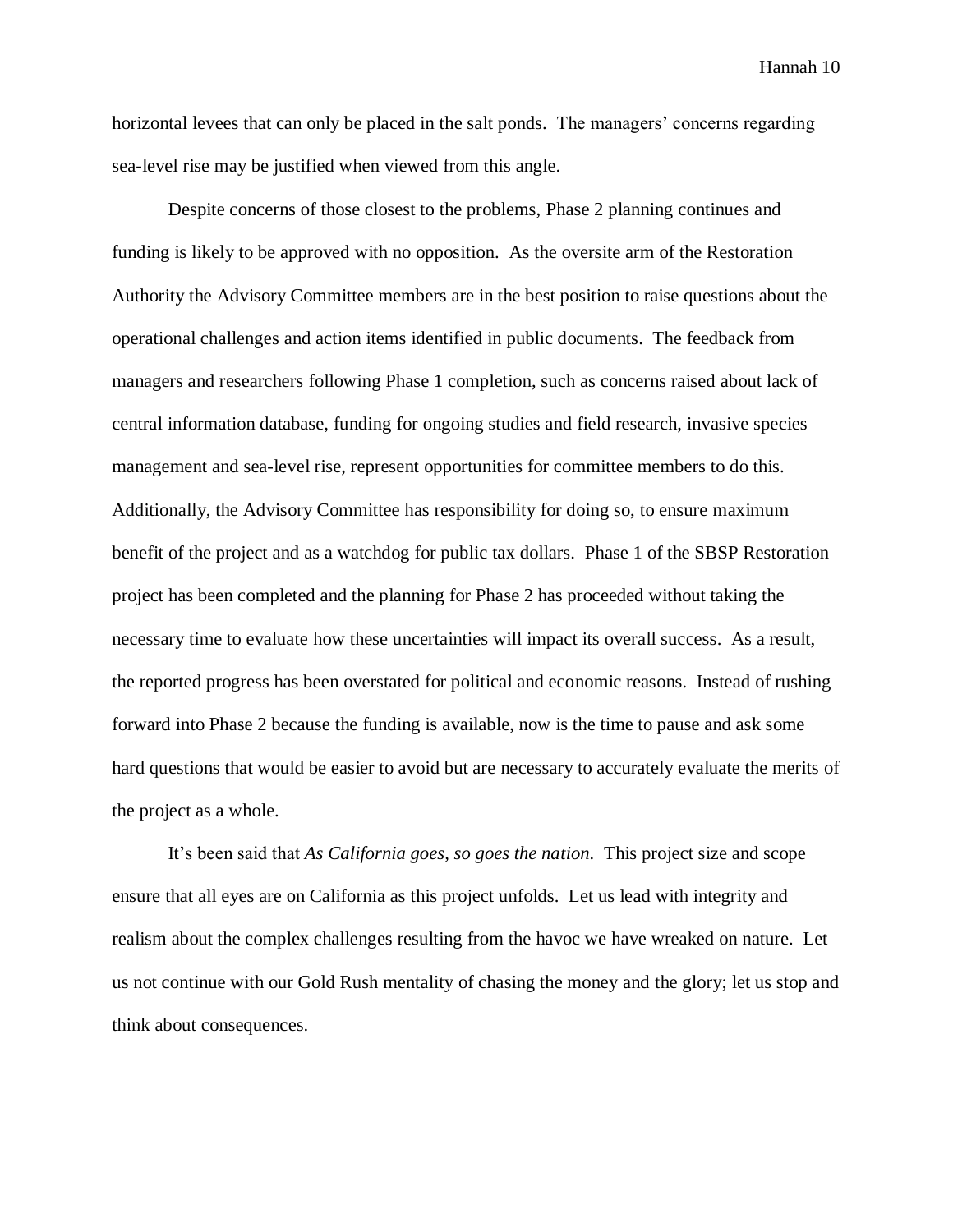## Works Cited

- Breaux et al., "Wetland Ecological and Compliance Assessments in the San Francisco Bay Region, California, USA." *Journal of Environmental Management*, vol. 74, no. 3, Feb. 2005. [doi.org/10.1016/j.jenvman.2004.08.017.](https://doi.org/10.1016/j.jenvman.2004.08.017) Accessed 6 Nov. 2018.
- Casazza, Michael L., et al. "Endangered Species Management and Ecosystem Restoration: Finding the Common Ground." *Ecology and Society*, vol. 21, no. 1, 2016. *JSTOR*, JSTOR, [www.jstor.org/stable/26270327.](http://www.jstor.org/stable/26270327) Accessed 14 Nov. 2018.
- Jones et al., "Restoration and Repair of Earth's Damaged Ecosystems." *The Royal Society Publishing,* vol. 285, no. 1873, Feb. 2018. [dx.doi.org/10.1098/rspb.2017.2577.](http://dx.doi.org/10.1098/rspb.2017.2577) Accessed 14 Nov. 2018.
- Moreno-Mateos et al., "Structural and Functional Loss in Restored Wetland Ecosystems." *PLoS biology*. Jan. 2012. [doi.org/10.1371/journal.pbio.1001247.](https://doi.org/10.1371/journal.pbio.1001247) Accessed 14 Nov. 2018.
- San Francisco Bay Restoration Authority. [www.sfbayrestore.org/index.php.](http://www.sfbayrestore.org/index.php) Accessed 4 Nov. 2018.

South Bay Salt Pond Restoration Project. [www.southbayrestoration.org/](http://www.southbayrestoration.org/). Accessed 4 Nov. 2018.

- Thorne et al., "U.S. Pacific Coastal Wetland Resilience and Vulnerability to Sea-Level. Rise." *Science Advances,* vol. 4, no. 2, Feb. 2018. [doi.org/10.1126/sciadv.aao3270.](https://doi.org/10.1126/sciadv.aao3270) Accessed 26 Nov. 2018.
- Trulio, Lynne. "South Bay Salt Pond Restoration Project Phase 1 (2006-2016): Tracking Progress through Adaptive Management." [www.southbayrestoration.org/pdf\\_files.](http://www.southbayrestoration.org/pdf_files/Science_Summary_for_the_Public_Final_Updated_Title_Aug2018.pdf)  [/Science\\_Summary\\_for\\_the\\_Public\\_Final\\_Updated\\_Title\\_Aug2018.pdf.](http://www.southbayrestoration.org/pdf_files/Science_Summary_for_the_Public_Final_Updated_Title_Aug2018.pdf) Accessed 12. Nov. 2018.

U.S. Fish and Wildlife Service / California State Coastal Conservancy. "Final Environmental